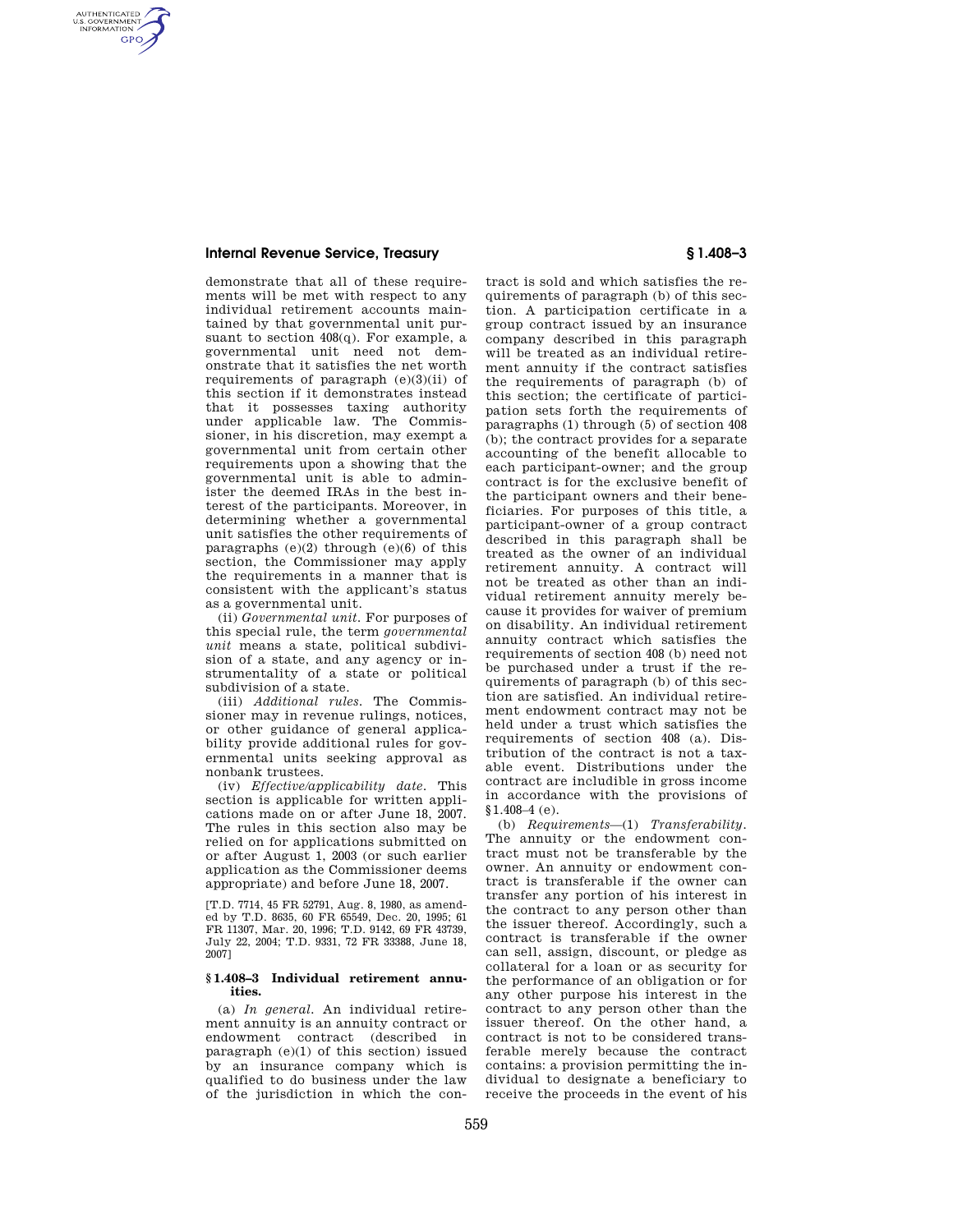death, a provision permitting the individual to elect a joint and survivor annuity, or other similar provisions.

(2) *Annual premium.* Except in the case of a contribution to a simplified employee pension described in section 408 (k), the annual premium on behalf of any individual for the annuity or the endowment contract cannot exceed \$1,500. Any refund of premiums must be applied before the close of the calendar year following the year of the refund toward the payment of future premiums or the purchase of additional benefits.

(3) *Distribution.* The entire interest of the owner must be distributed to him in the same manner and over the same period as described in §1.408–2 (b) (6).

(4) *Distribution upon death.* If the owner dies before the entire interest has been distributed to him, or if distribution has commenced to the surviving spouse, the remaining interest must be distributed in the same manner, over the same period, and to the same beneficiaries as described in §1.408–2 (b) (7).

(5) *Nonforfeitability.* The entire interest of the owner in the annuity or endowment contract must be nonforfeitable.

(6) *Flexible premium.* [Reserved]

(c) *Disqualification.* If during any taxable year the owner of an annuity borrows any money under the annuity or endowment contract or by use of such contract (including, but not limited to, pledging the contract as security for any loan), such contract will cease to be an individual retirement annuity as of the first day of such taxable year, and will not be an individual retirement annuity at any time thereafter. If an annuity or endowment contract which constitutes an individual retirement annuity is disqualified as a result of the preceding sentence, an amount equal to the fair market value of the contract as of the first day of the taxable year of the owner in which such contract is disqualified is deemed to be distributed to the owner. Such owner shall include in gross income for such year an amount equal to the fair market value of such contract as of such first day. The preceding sentence applies even though part of the fair market value of the individual retirement

# **§ 1.408–3 26 CFR Ch. I (4–1–10 Edition)**

annuity as of the first day of the taxable year is attributable to excess contributions which may be returned taxfree under section  $408(d)(4)$  or  $408(d)(5)$ .

(d) *Premature distribution tax on deemed distribution.* If the individual has not attained age 591⁄2 before the beginning of the year in which the disqualification described in paragraph (c) of this section occurs, see section 408(f)(2) for additional tax on premature distributions.

(e) *Endowment contracts*—(1) *Additional requirement for endowment contracts.* No contract providing life insurance protection issued by a company described in paragraph (a) of this section shall be treated as an endowment contract for purposes of this section if—

(i) Such contract matures later than the taxable year in which the individual in whose name the contract is purchased attains the age of 701⁄2;

(ii) Such contract is not for the exclusive benefit of such individual or his beneficiaries;

(iii) Premiums under the contract may increase over the term of the contract;

(iv) When all premiums are paid when due, the case value of such contract at maturity is less than the death benefit payable under the contract at any time before maturity;

(v) The death benefit does not, at some time before maturity, exceed the greater of the cash value or the sum of premiums paid under the contract;

(vi) Such contract does not provide for a cash value;

(vii) Such contract provides that the life insurance element of such contract may increase over the term of such contract, unless such increase is merely because such contract provides for the purchase of additional benefits;

(viii) Such contract provides insurance other than life insurance and waiver of premiums upon disability; or

(ix) Such contract is issued after November 6, 1978.

(2) *Treatment of proceeds under endowment contract upon death of individual.*  In the case of the payment of a death benefit under an endowment contract upon the death of the individual in whose name the contract is purchased, the portion of such payment which is